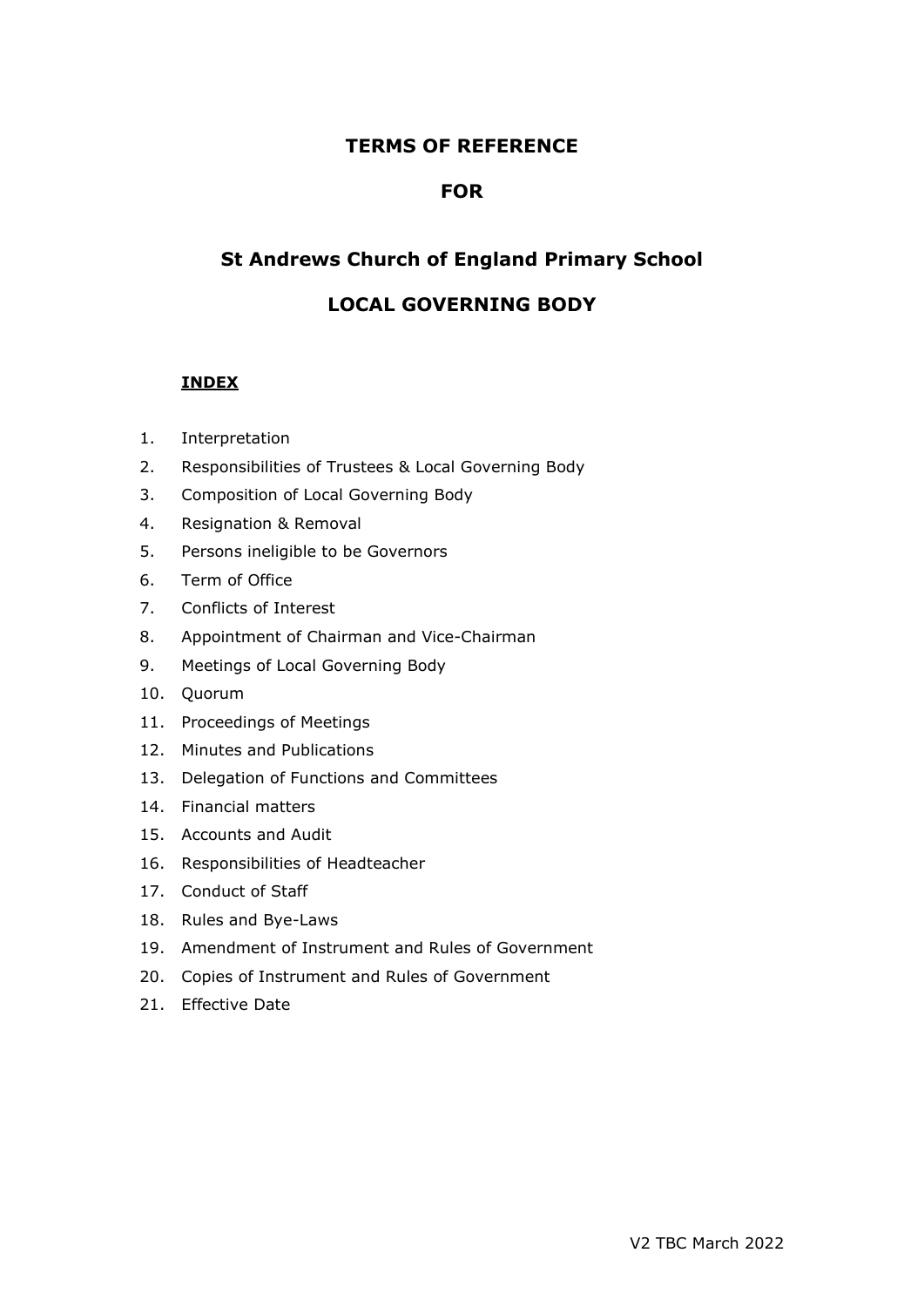#### **1. INTERPRETATION**

- 1.1 In this document:-
	- "Academy" means St Andrew's Church of England Primary School;
	- "Articles" means the Articles of Association of the Trust;
	- ["Chief Executive" means the person appointed by the Trustees as an employee to oversee and co-ordinate all Trust activities;]
	- "DfE" Means the Department for Education or such other successor body as shall replace it;
	- "Chief Financial Officer" means the person appointed by the Trustees as an employee, under the overall direction of the Chief Executive, to oversee the financial aspects of the Trust;
	- "Governor" means a member of the Local Governing Body;
	- "Incumbent" Means the Rector ofSt Andrew's Church, Cobham;
	- "LA" means Surrey County Council;
	- "Local Governing Body" means the local governing body for the Academy constituted as provided by Clause 4 of this document;
	- "Memorandum" means the Memorandum of Association of the Trust;
	- Support Staff Member means a member elected to the Local Governing Body by members of support staff of the Academy;
	- "one per cent shareholding" means an interest in a company which represents no more than one per cent of the issued shares of the relevant class;
	- "Parent Member" means a member elected to the Local Governing Body by the parents of pupils at the Academy;
	- "Personal Financial Interest" means any interest in the employment or remuneration of, or the provision of any other benefit to, a Governor;
	- "Headteacher" means the member of staff at the Academy who has been appointed (in accordance with this document) to have overall day to day control of and responsibility of the Academy;
	- "Secretary" means the Secretary of the Trust or any other person appointed to perform the duties of Secretary to the Trust;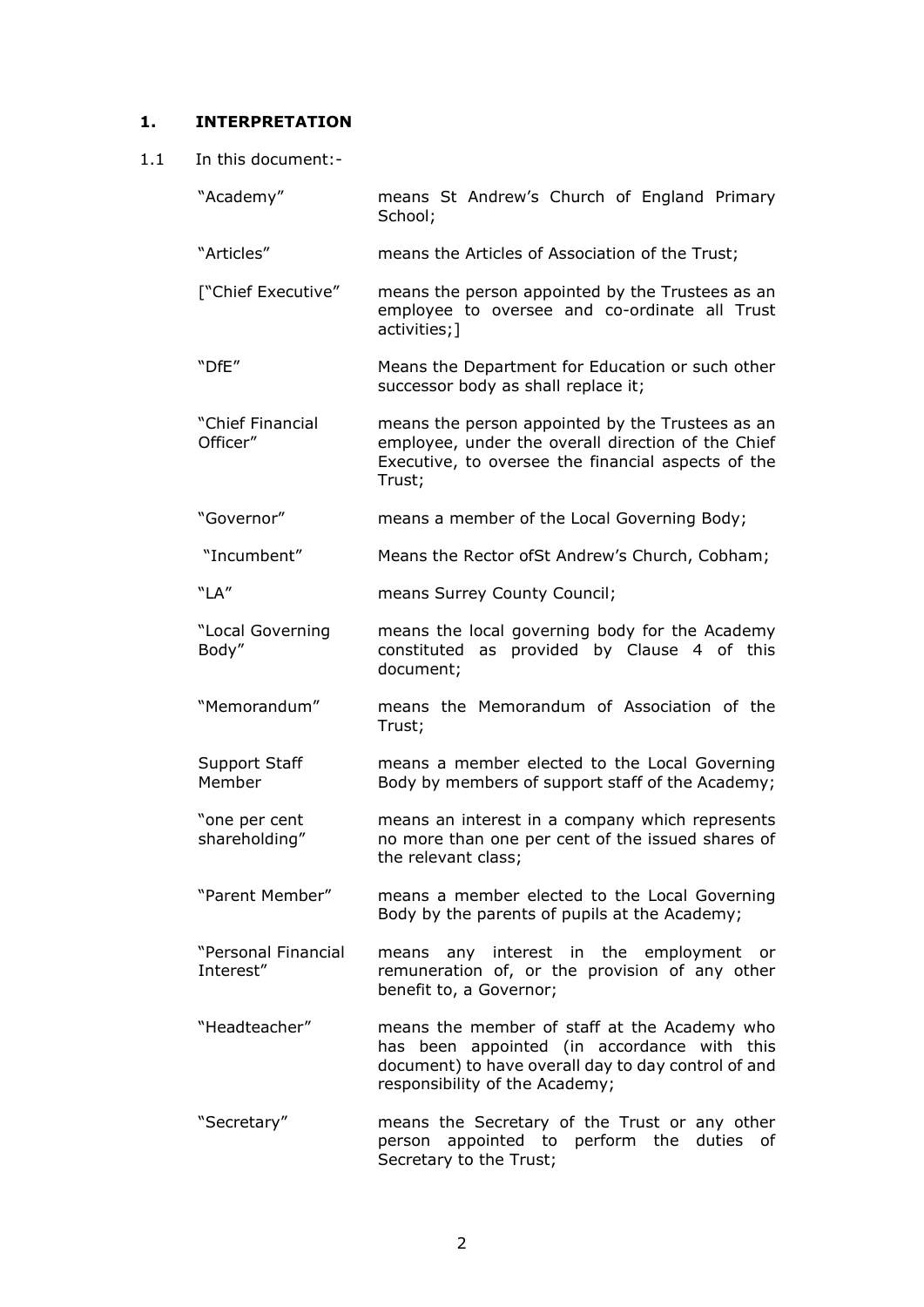| "Teaching Staff<br>Member" | means a member elected to the Local Governing<br>Body by members of teaching staff of the Academy;                                                       |
|----------------------------|----------------------------------------------------------------------------------------------------------------------------------------------------------|
| "this document"            | means these Terms of Reference;                                                                                                                          |
| "the Trust"                | means Enlighten Learning Trust, a company limited<br>quarantee having registered number<br>b٧<br>08812257]                                               |
| "the Trustees"             | means those persons appointed as directors and<br>trustees of the Trust, one of whom is appointed by<br>the Diocese of Guildford as their representative |

- 1.2 Unless the context requires otherwise, a reference to:-
	- 1.2.1 a numbered clause is a reference to the clause so numbered in this document, and
	- 1.2.2 a numbered paragraph is a reference to the paragraph so numbered in the clause in which the reference appears; and
	- 1.2.3 words importing one gender shall include any other gender, the singular number shall include the plural and vice versa and the headings are included for convenience only and shall not affect the construction of this document.
- 1.3 Any reference to a statute, statutory provision or statutory instrument includes a reference to that statute, statutory provision or statutory instrument together with all rules and regulations made under it as from time to time amended, consolidated or re-enacted.

## **2. RESPONSIBILITIES OF TRUSTEES AND LOCAL GOVERNING BODY**

- 2.1 The Trust is a charitable company limited by guarantee. It has entered into a Master Funding Agreement dated  $1<sup>st</sup>$  March 2014 and a Supplemental Funding Agreement dated 27th March 2017 (together the "**Funding Agreements**").
- 2.2 The Trustees are the charity trustees (within the terms of section 177 of the Charities Act 2011) and responsible for the general control and management of the administration of the Trust in accordance with the provisions set out in the Memorandum and Articles.
- 2.3 The Local Governing Body shall be a Committee of the Trustees established pursuant to articles 100 to 104 of the Articles.
- 2.4 The Trustees retain authority and responsibility for the following:-
	- 2.4.1 compliance with the provisions of the Funding Agreements;
	- 2.4.2 preparation and approval of these Terms of Reference under which the Academy is governed and subsequent amendments,
	- 2.4.3 agreement of the Academy's annual funding in consultation with the Local Governing Body;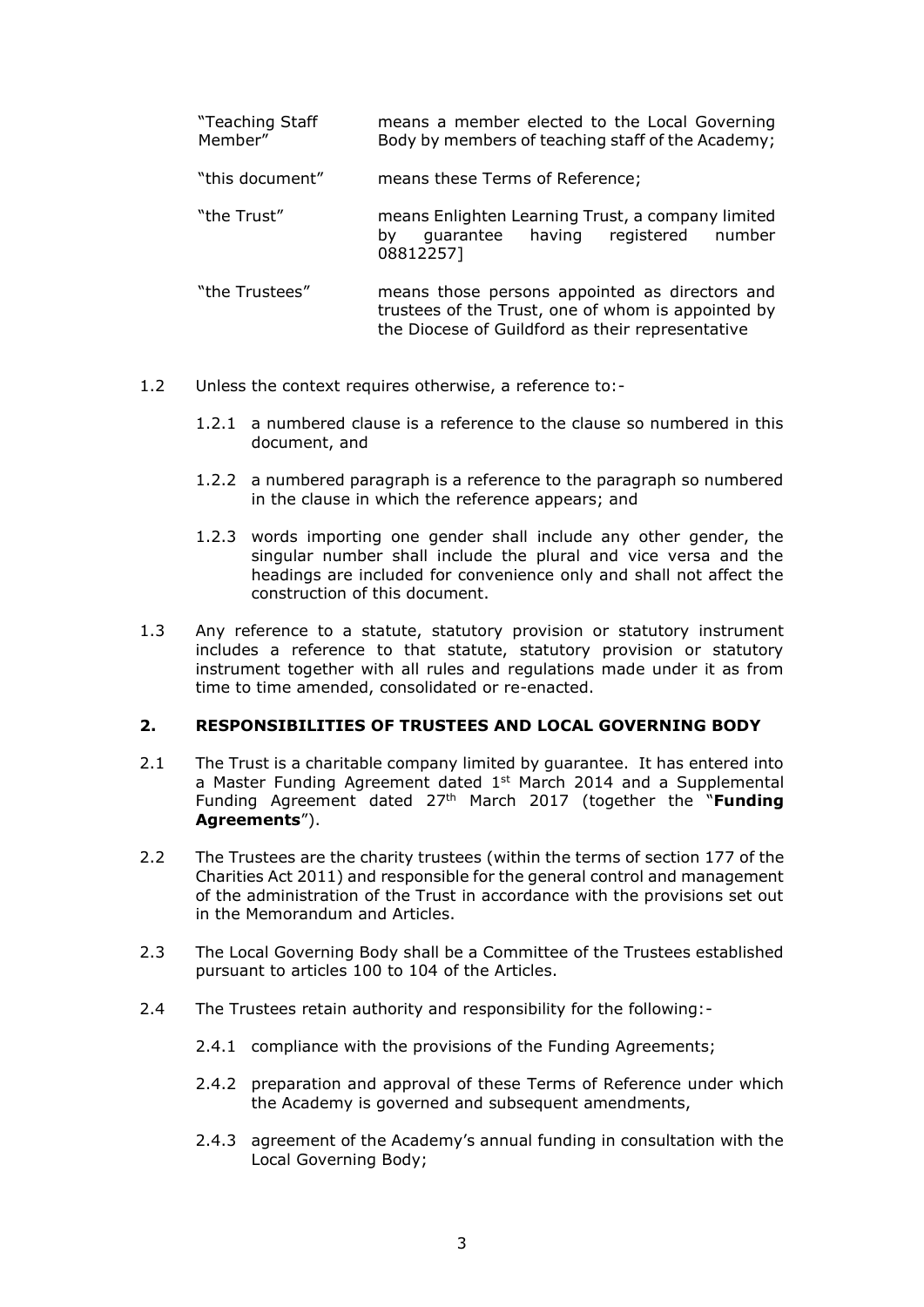- 2.4.4 compliance with the Academy Trust Handbook including, but without limitation, determination of procurement policies for the Trust;
- 2.4.5 oversight with regard to the finances of the Trust and the Academy, including, but without limitation, responsibility for compliance with the financial and accounting requirements detailed within the Funding Agreements;
- 2.4.6 determination of the corporate planning and strategy for the Academy and the Trust in consultation with the Local Governing Body;
- 2.4.7 set targets each financial year as further detailed in the Master Funding Agreement;
- 2.4.8 determining any additional financial and reporting targets for the Academy;
- 2.4.9 as the legal employer of all staff, responsibility for human resource policies and procedures and terms and conditions of service;
- 2.4.10 compliance with all statutory regulations and Acts of Parliament governing the operation of the Academy,
- 2.4.11 in consultation with the Local Governing Body determination of the admissions policy and arrangements for the Academy in accordance with admissions law and DfE codes of practice; and
- 2.4.12 determination of the educational vision of the Academy in consultation with the Local Governing Body,
- 2.5 Subject to the limitations set out above, the Trustees delegate the running of the Academy to the Local Governing Body and specifically the following duties:
	- 2.5.1 implementation of actions required to comply with statutory regulations and the Funding Agreements,
	- 2.5.2 implementation of the policies agreed by the Trustees
	- 2.5.3 implementation of the agreed the educational vision of the Academy, including, but without limitation, the Academy's School Improvement Plan;
	- 2.5.4 oversight of the Academy's activities;
	- 2.5.5 consideration of the Academy's required funding and support to the Trustees in connection with the agreement with the DfE of the Academy's budget;
	- 2.5.6 assist the Trustees in complying with the provisions of the Funding Agreements where requested from time to time;
	- 2.5.7 maintenance of the Academy estate in accordance with the guidelines established by the Trust;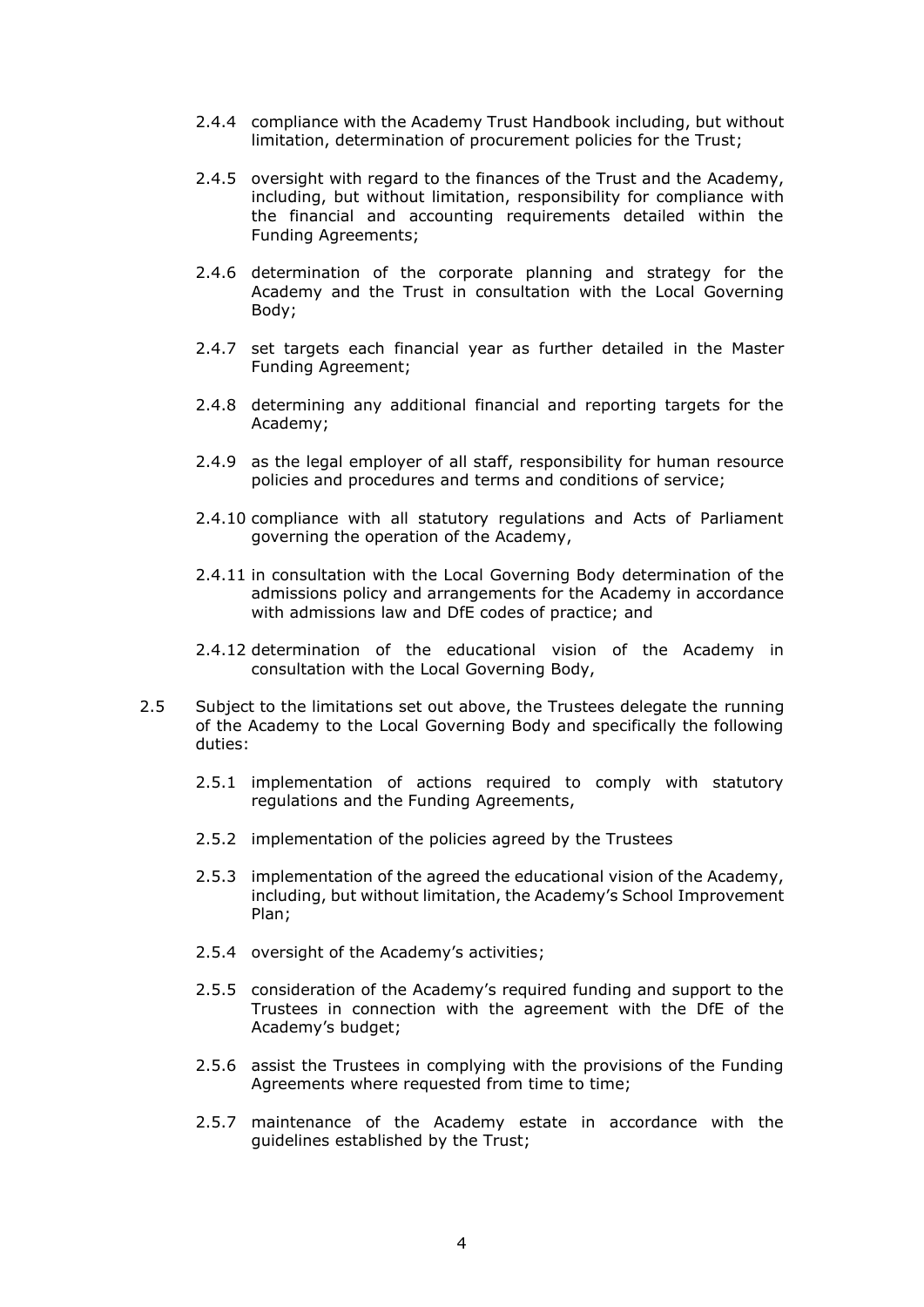- 2.5.8 implementation of Trust's procurement policies insofar as they impact on the Academy;
- 2.5.9 manage the Academy's cash flow and monitor expenditure by the Academy in accordance with policies determined by the Trustees;
- 2.5.10 the appointment, job description, appraisal and dismissal of all members of staff of the Academy excluding the Headteacher but the remuneration of every member of staff and their terms of service shall be within the parameters from time to time established by the Trustees.
- 2.6 Appointment of the Headteacher
	- 2.6.1 the appointment panel shall be convened by the Trustees in consultation with the LGB, and shall normally number 5 individuals comprising [2] representatives of the Local Governing Body (LGB), [1] the LGB appointee to Esher Learning Trust [1] the Executive Headteacher ex officio Trustee Esher Learning Trust and [1] Esher Learning Trust Trustee.
	- 2.6.2 The panel may also seek advice from Guildford Diocese and Surrey Local Education Authority or another agreed independent educational consultant
	- 2.6.3 After due consideration of all applications for the role of Headteacher, at the culmination of the appointment process each panel member shall cast one equal vote in favour of, or against, the appointment of prospective candidate[s], except that panel members may choose to abstain from a positive vote either for or against appointing any candidate.
	- 2.6.4 To secure the confidence of the appointment panel and thus the confidence of ELT as the appointing body, it is expected that any ultimately successful candidate would secure a final unanimous vote of all panel members. However, in the event that a unanimous vote in support cannot be achieved, a candidate may be appointed on a simple majority of votes for and against, provided that at least one vote in support is provided by the LGB.
- 2.7 The scheme of delegation attached as Appendix 1 provides a detailed breakdown of the responsibilities of the Trustees and Local Governing Body. The Trust remains responsible for any decisions made under delegation. The scheme of delegation will be reviewed annually.
- 2.8 The policy schedule attached as Appendix 2 indicates delegated responsibility for the approval of Trust and Academy policies.
- 2.9 The Governors are not, and nothing within this document is intended to make them, charity trustees within the terms of section 177 of the Charities Act 2011.
- 2.10 Each Governor shall act in the best interests of the Academy at all times.
- 2.11 The Governors must keep confidential all information of a confidential nature obtained by them relating to the Academy.
- 2.12 The Trustees reserve the right to withdraw delegated powers from the Local Governing Body and disband it at any time.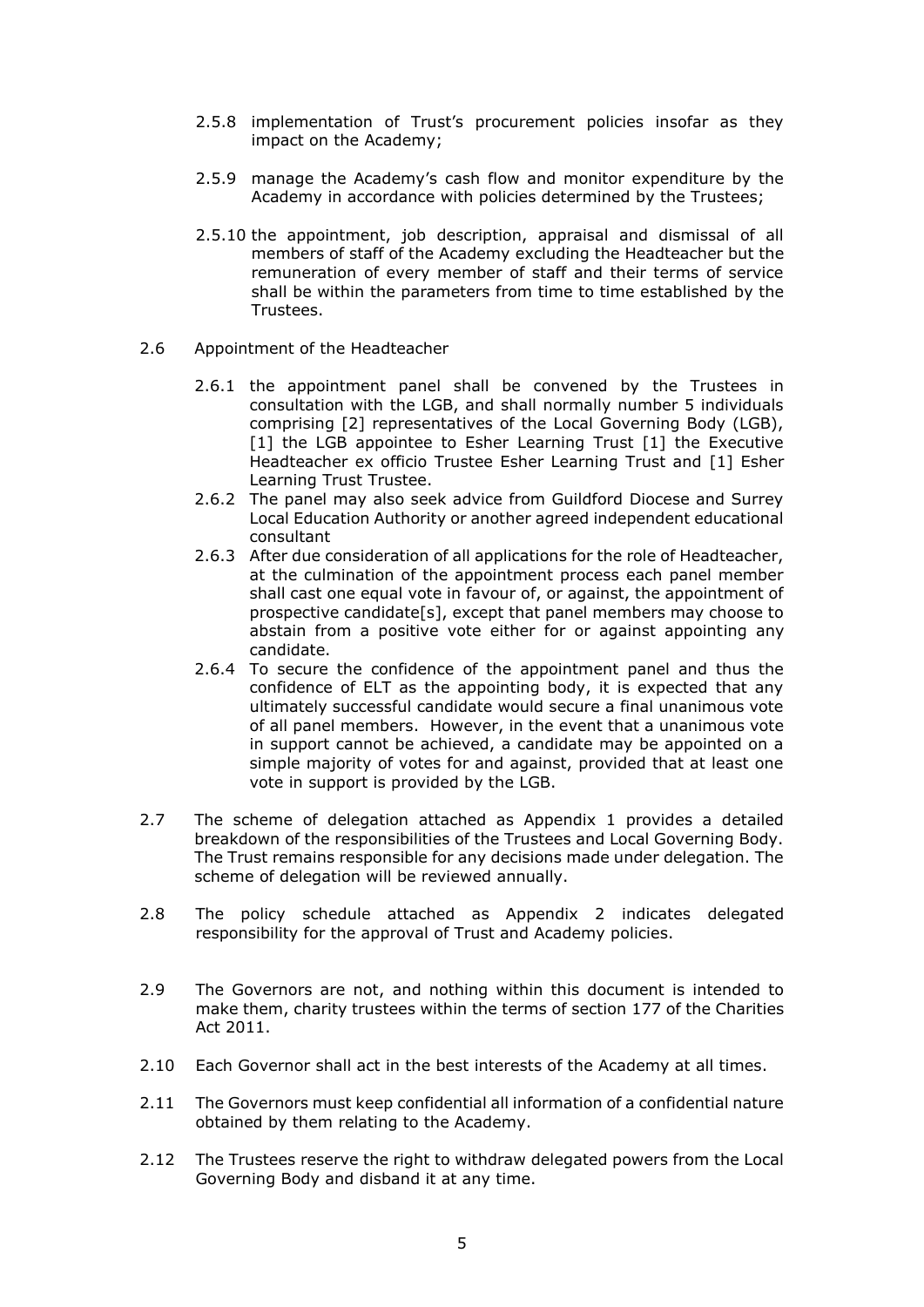## **3. COMPOSITION OF LOCAL GOVERNING BODY**

- 3.1 The membership of the Local Governing Body shall be determined in accordance with the following provisions:-
	- 3.1.1 The total membership shall be not less than 3 and not more than 13.
	- 3.1.2 The membership shall comprise:
		- a) the Headteacher of St Andrews CofE Primary School;
		- b) three foundation Governors appointed as detailed at 3.1.3 3.1.5;
		- c) two elected Parent Members;
		- d) one elected Staff Members; and
		- e) such other members as the Trustees decide.
	- 3.1.3 Two foundation governors shall be appointed as follows:
		- a) The Parochial Church Council of the Parish of Cobham in the Diocese of Guildford in the County of Surrey shall appoint one foundation governor.
		- b) The Guildford Diocesan Board of Education shall appoint one foundation governor.
	- 3.1.4
		- a) The Principal Officiating Minister of the ecclesiastical parish of Cobham in the Diocese of Guildford and in the County of Surrey shall be a foundation governor ex-officio:

*In this instrument a principal officiating minister is a reference:*

- *i. if the school is for the time being situated in an ecclesiastical parish, to the Rector or Vicar of the parish or, in the case of a team ministry, to the team Rector; or*
- *ii. if the ecclesiastical parish has no Rector or Vicar, to the priest in charge thereof; or*
- *iii. if the school is for the time being situated in a conventional district, to the Curate in charge.*
- b) The Archdeacon of Dorking shall appoint a foundation governor to act in the place of the ex-officio foundation governor whose governorship derives from the office named in (a) above, in the event that that ex-officio foundation governor is unable or unwilling to act as a foundation governor, or there is a vacancy in the office by virtue of which the governorship exists, or the governor has been removed from office under regulation 21(1) of the Regulations.
- 3.1.5 The Archdeacon of Dorking is entitled to request the removal of any ex-officio foundation governor and to appoint any substitute governor.
- 3.2 The Local Governing Body may continue to act notwithstanding a temporary vacancy in its composition.

#### **4. RESIGNATION & REMOVAL**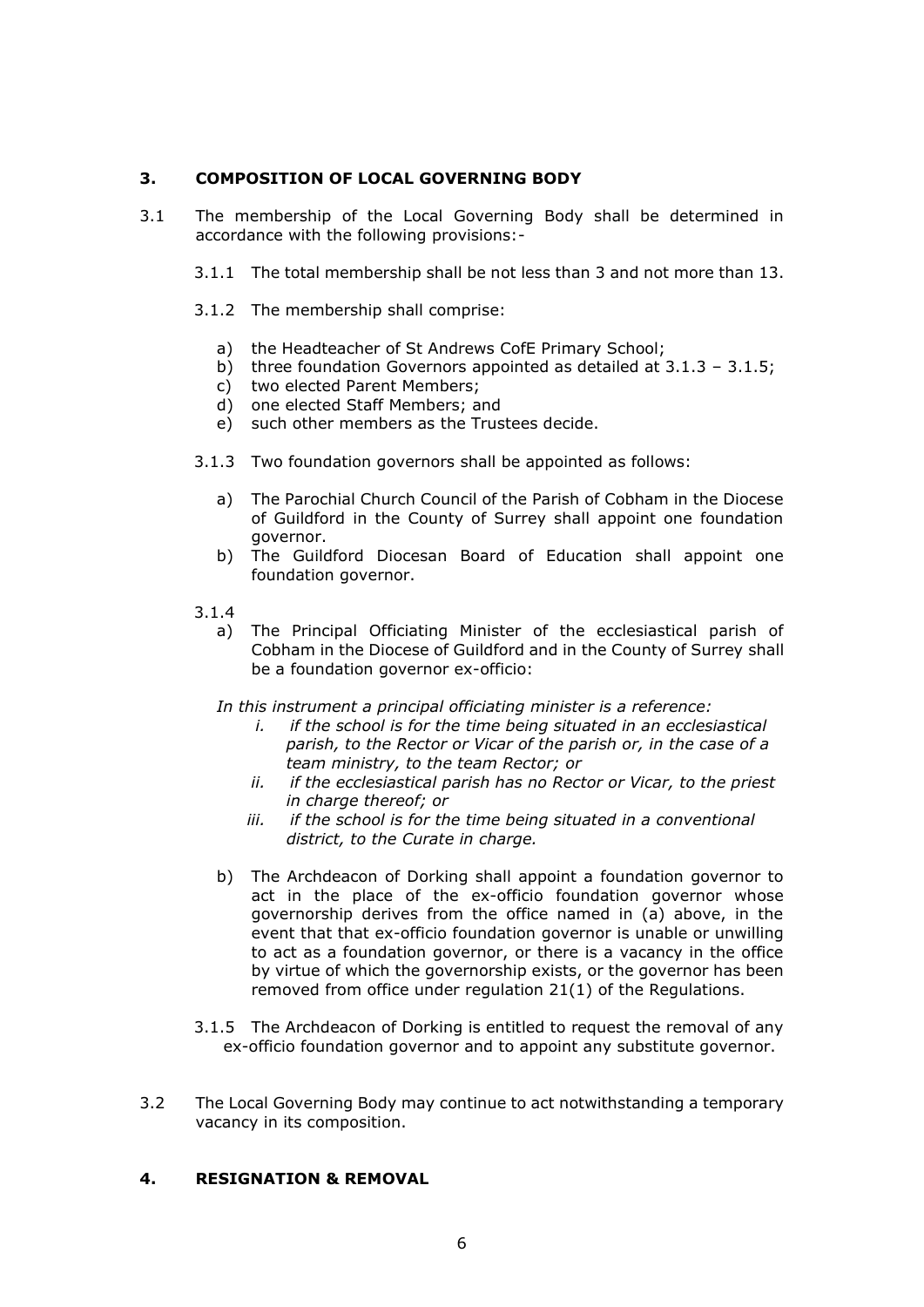- 4.1 A Governor may at any time resign his office by giving notice in writing to the Clerk to the Local Governing Body.
- 4.2 A Governor shall cease to hold office if he is removed by the person or persons who appointed him. This provision does not apply in the case of the Parent Members or Staff Member.
- 4.3 The Trustees may terminate the appointment of any Governor whose presence or conduct is deemed by the Trustees not to be in the best interests of the Trust or the Academy.
- 4.4 Any Staff Member shall automatically cease to hold office if he ceases to be employed at the Academy

### **5. PERSONS INELIGIBLE TO BE GOVERNORS**

- 5.1 No person shall be qualified to be a Governor unless he is aged 18 or over at the date of his election or appointment. No current pupil of the Academy shall be a Governor.
- 5.2 A Governor shall cease to hold office if he becomes incapable by reason of mental disorder, illness or injury of managing or administering his own affairs.
- 5.3 A Governor shall cease to hold office if he is absent without the permission of the Governors from all their meetings, both committee and Full Governing Body meetings, held within a period of six months and the Governors resolve that this office be vacated.
- 5.4 A Governor shall cease to hold office if he ceases to be a Trustee by virtue of any provisions in the Companies Act 1985 or the Companies Act 2006 or is disqualified from acting as a trustee by virtue of section 178 of the Charities Act 2011.
- 5.5 A person shall be disqualified from holding or continuing to hold office as a Governor:-
	- 5.5.1 If:-
	- (a) his estate has been sequestrated and the sequestration has not been discharged, annulled or reduced;
	- (b) he is the subject of a bankruptcy restrictions order or an interim order.
	- 5.5.2 at any time when he is subject to a disqualification order or a disqualification undertaking under the Company Directors Disqualification Act 1986 or to an order made under section 429(2)(b) of the Insolvency Act 1986 (failure to pay under county court administration order).
	- 5.5.3 if he has been removed from the office of charity trustee or trustee for a charity by an order made by the Charity Commission or the High Court on the grounds of any misconduct or mismanagement in the administration of the charity for which he was responsible or to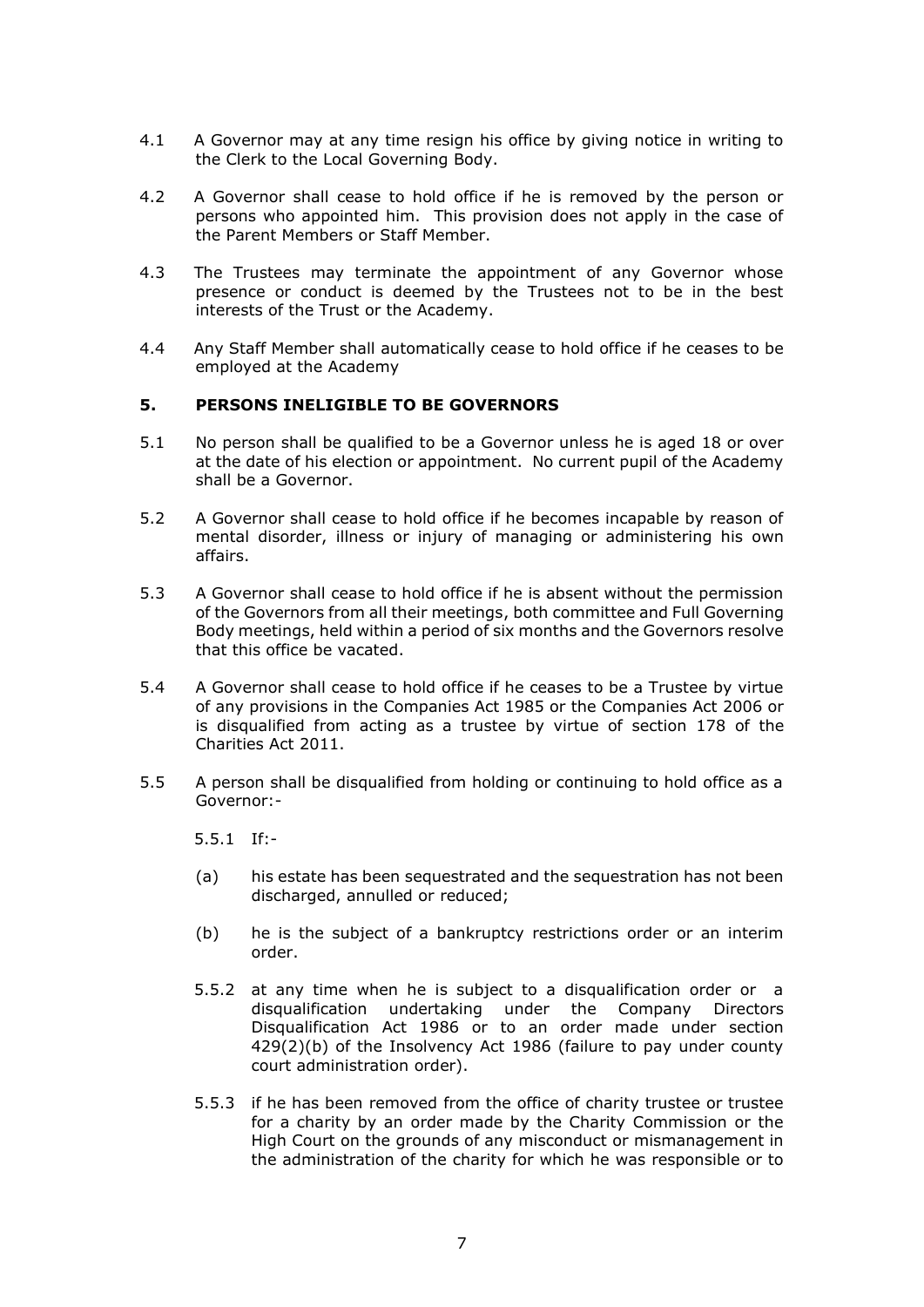which he was privy, or which he by his conduct contributed to or facilitated.

- 5.5.4 at any time when he is:-
- (a) included in the list of teachers and workers with children or young persons whose employment is prohibited or restricted under section 1 of the Protection of Children Act 1999; or
- (b) disqualified from working with children under section 28, 29, 29A and 29B of the Criminal Justice and Court Services Act 2000.
- 5.5.5 if he is a person in respect of whom a direction has been made under section 142 of the Education Act 2002.
- 5.5.6 where he has, at any time, been convicted of any criminal offence, excluding any that have been spent under the Rehabilitation of Offenders Act 1974 as amended, and excluding any offence for which the maximum sentence is a fine or a lesser sentence except where a person has been convicted of any offence which falls under section 178 of the Charities Act 2011.
- 5.5.7 if he has not provided to the chairman of the Trustees a criminal record certificate at an enhanced disclosure level under section 113B of the Police Act 1997. In the event that the certificate discloses any information which would in the opinion of the Chairman confirm their unsuitability to work with children that person shall be disqualified. If a dispute arises as to whether a person shall be disqualified, a referral shall be made to the Secretary of State to determine the matter. The determination of the Secretary of State shall be final.
- 5.6 Where a person becomes disqualified from holding, or continuing to hold office as a Governor and he is, or is proposed, to become such a Governor, he shall upon becoming so disqualified give written notice of that fact to the Secretary.

#### **6. TERM OF OFFICE**

- 6.1 Any Governor shall hold and vacate office in accordance with the terms of his appointment but (except in the case of the Headteacher and the Incumbent) the length of his term of office shall not exceed four years.
- 6.2 Governors retiring at the end of their term of office shall be eligible for reappointment at the discretion of the Trustees.

#### **7. CONFLICTS OF INTEREST**

- 7.1 The income and property of the Academy must be applied solely towards the provision of the Objects as detailed in the Articles. The restrictions which apply to the Trustees with regard to having a Personal Financial Interest shall also apply to the Governors.
- 7.2 The procedure detailed at article 6 of the Articles shall apply to the Governing Body always provided that, in the case of a Personal Financial Interest for a Governor who is not also a Trustee, the Governing Body may meet to authorise the benefit.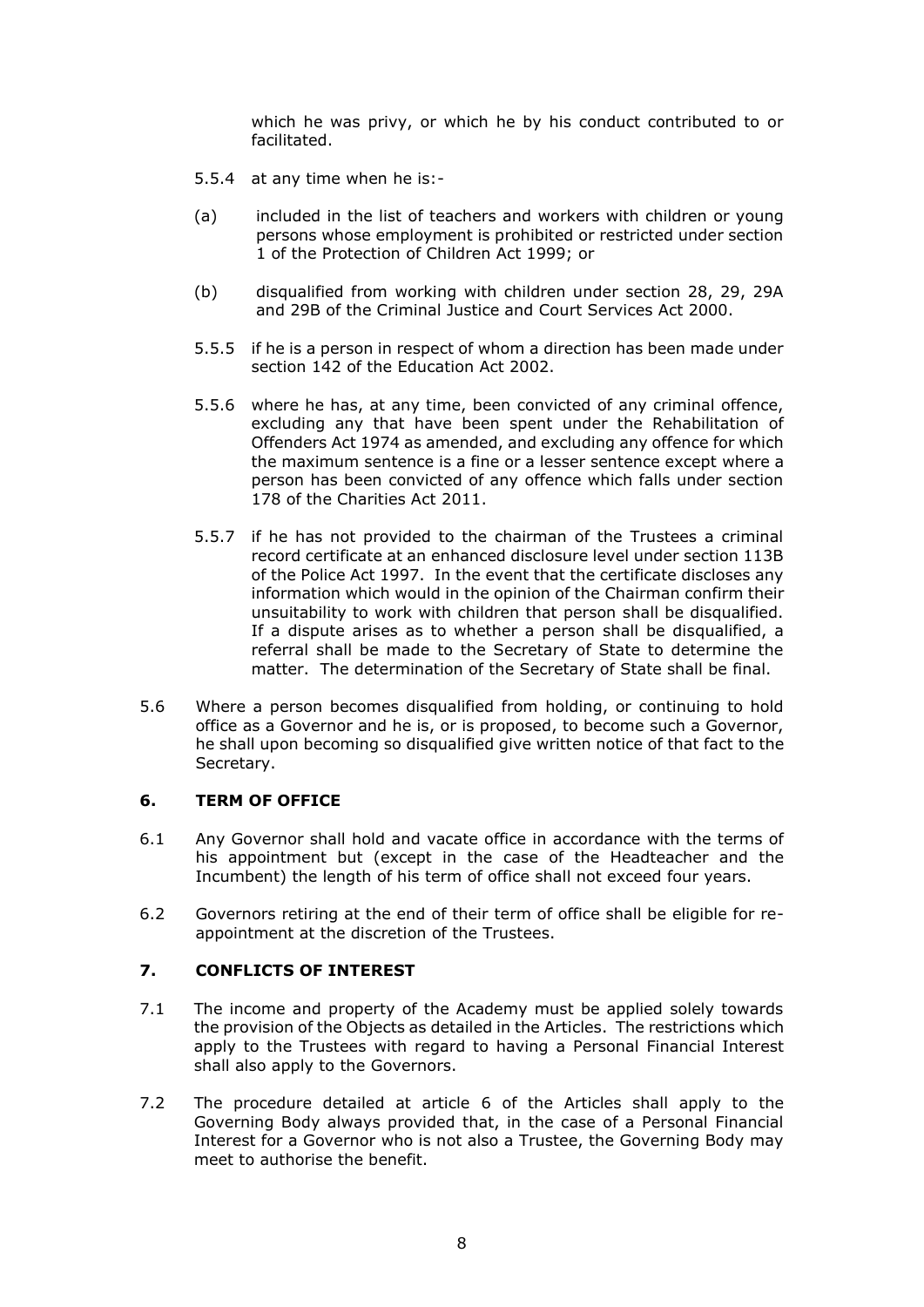7.3 Any Governor who has any duty or personal interest (including but not limited to any Personal Financial Interest) which conflicts or may conflict with his duties as a Governor shall disclose that fact to the Governors as soon as he becomes aware of it. A Governor must absent himself from any discussions of the Governors in which it is possible that a conflict will arise between his duty to act solely in the interests of the Academy and any duty or personal interest (including but not limited to any Personal Financial Interest).

## **8. APPOINTMENT OF CHAIRMAN AND VICE-CHAIRMAN**

- 8.1 The Chairman of the Local Governing Body shall be appointed by the Governors as a whole.
- 8.2 The Vice-Chairman of the Local Governing Body shall be appointed by the Governors as a whole.
- 8.3 If both the Chairman and the Vice-Chairman are absent from any meeting of the Local Governing Body, those Governors present shall appoint one of their number to chair the meeting.

#### **9. MEETINGS OF LOCAL GOVERNING BODY**

- 9.1 The Local Governing Body shall meet at least once in every term, and shall hold such other meetings as may be necessary.
- 9.2 All meetings shall be convened by the Clerk to the Local Governing Body, who shall send to the Governors written notice of the meeting and a copy of the agenda at least seven clear days in advance of the meeting.
- 9.3 A special meeting of the Local Governing Body shall be called by the Clerk whenever requested by the Chairman or at the request in writing by any three Governors. Where there are matters demanding urgent consideration, the Chairman or, in his absence, the Vice-Chairman may waive the need for seven days' notice of the meeting and substitute such notice as he thinks fit.
- 9.4 The convening of a meeting and the proceedings conducted shall not be invalidated by reason of any individual not having received written notice of the meeting or a copy of the agenda.

#### **10. QUORUM**

- 10.1 Meetings of the Local Governing Body shall be quorate if three or 50% of Governors are present (whichever is greater) of which at least one person must be a Governor who is also a Trustee.
- 10.2 If the number of Governors assembled for a meeting of the Local Governing Body does not constitute a quorum, the meeting shall not be held. If in the course of a meeting of the Local Governing Body the number of Governors present ceases to constitute a quorum, the meeting shall be terminated forthwith.
- 10.3 If, for lack of a quorum, a meeting cannot be held or, as the case may be, cannot continue, the Chairman shall, if he thinks fit, determine the time and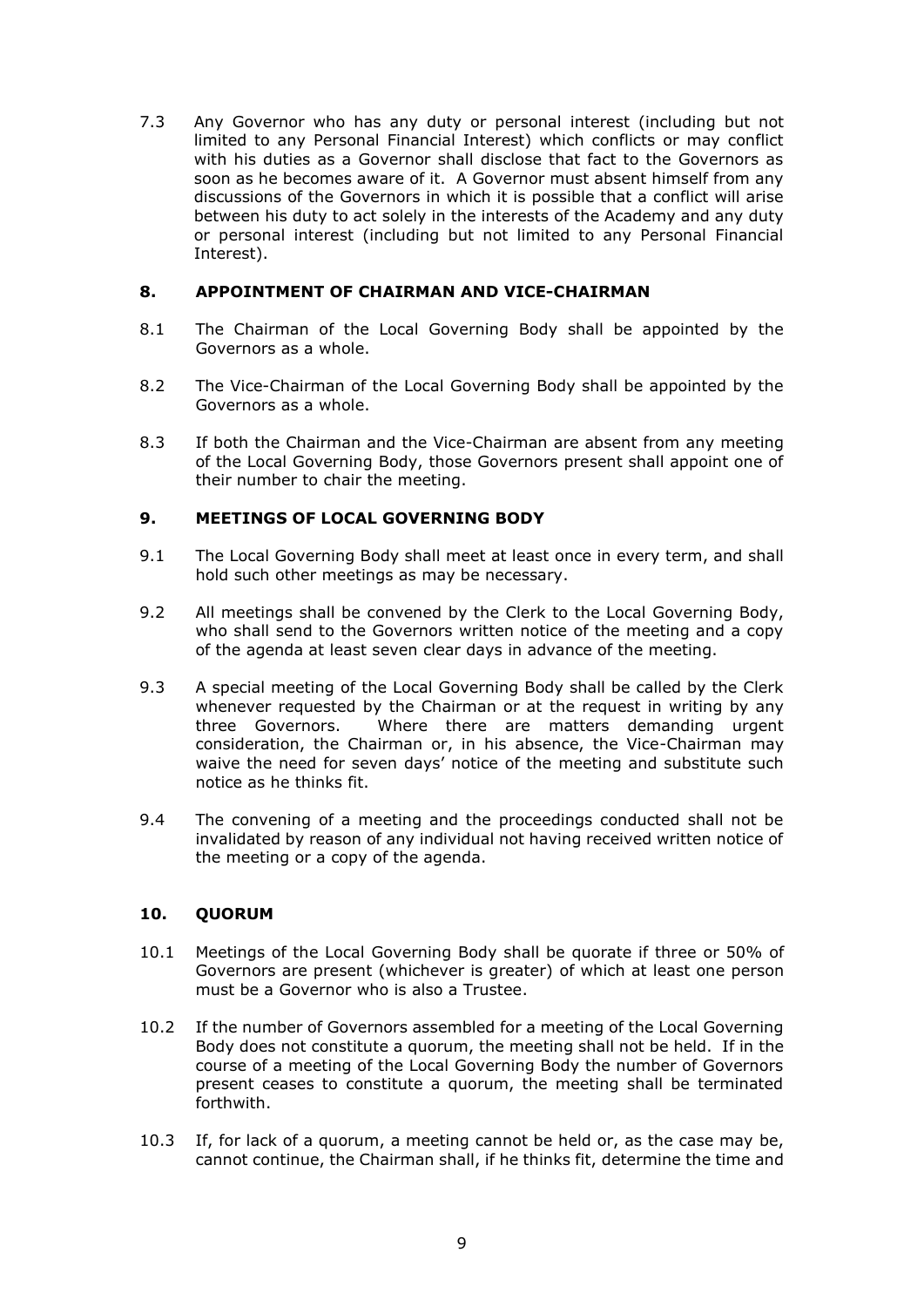date at which a further meeting shall be held and shall direct the Clerk to convene the meeting accordingly.

## **11. PROCEEDINGS OF MEETINGS**

- 11.1 Every question to be decided at a meeting of the Local Governing Body shall be determined by a majority of the votes of the Governors present and voting on the question. Every Governor shall have one vote. Where there is an equal division of votes the chairman of the meeting shall have a second or casting vote.
- 11.2 A Governor may not vote by proxy.
- 11.3 No resolution of the Governors may be rescinded or varied at a subsequent meeting unless consideration of the rescission or variation is a specific item of business on the agenda for that meeting.
- 11.4 Any Governor who is also an employee of the Trust shall withdraw from that part of any meeting of the Local Governing Body at which his remuneration, conditions of service, promotion, conduct, suspension, dismissal or retirement are to be considered.
- 11.5 A resolution in writing, signed by all the Governors (or all of the members of a committee of the Governors), shall be valid and effective as if it had been passed at a meeting of the Governors or (as the case may be) a committee of Governors duly convened and held. Such a resolution may consist of several documents in the same form, each signed by one or more of the Governors (or the members of a committee, as the case may be).
- 11.6 Any Governor shall be able to participate in meetings of the Governors by telephone or video conference provided that he has given reasonable notice to the Clerk and that the Governors have access to the appropriate equipment.

#### **12. MINUTES AND PUBLICATION**

- 12.1 At every meeting of the Local Governing Body the minutes of the last meeting shall be taken as the first agenda item after any apologies, except in cases where the Governors present decide otherwise, and, if agreed to be accurate, shall be signed as a true record.
- 12.2 The Clerk to the Local Governing Body shall ensure that a copy of the agenda for every meeting of the Governors, the draft minutes of every such meeting (if they have been approved by the chairman of that meeting), the signed minutes of every such meeting and any report, document or other paper considered at any such meeting are, as soon as is reasonably practicable, made available to the Secretary.

## **13. DELEGATION OF FUNCTIONS AND COMMITTEES**

13.1 The Local Governing Body is to establish a Finance and Resources Committee and such other committees as it considers desirable to carry out its responsibilities or as the Trustees require it to establish. The powers of any such committees, their terms of reference and membership shall be determined by the Local Governing Body in accordance with any guidance or policies of the Trust.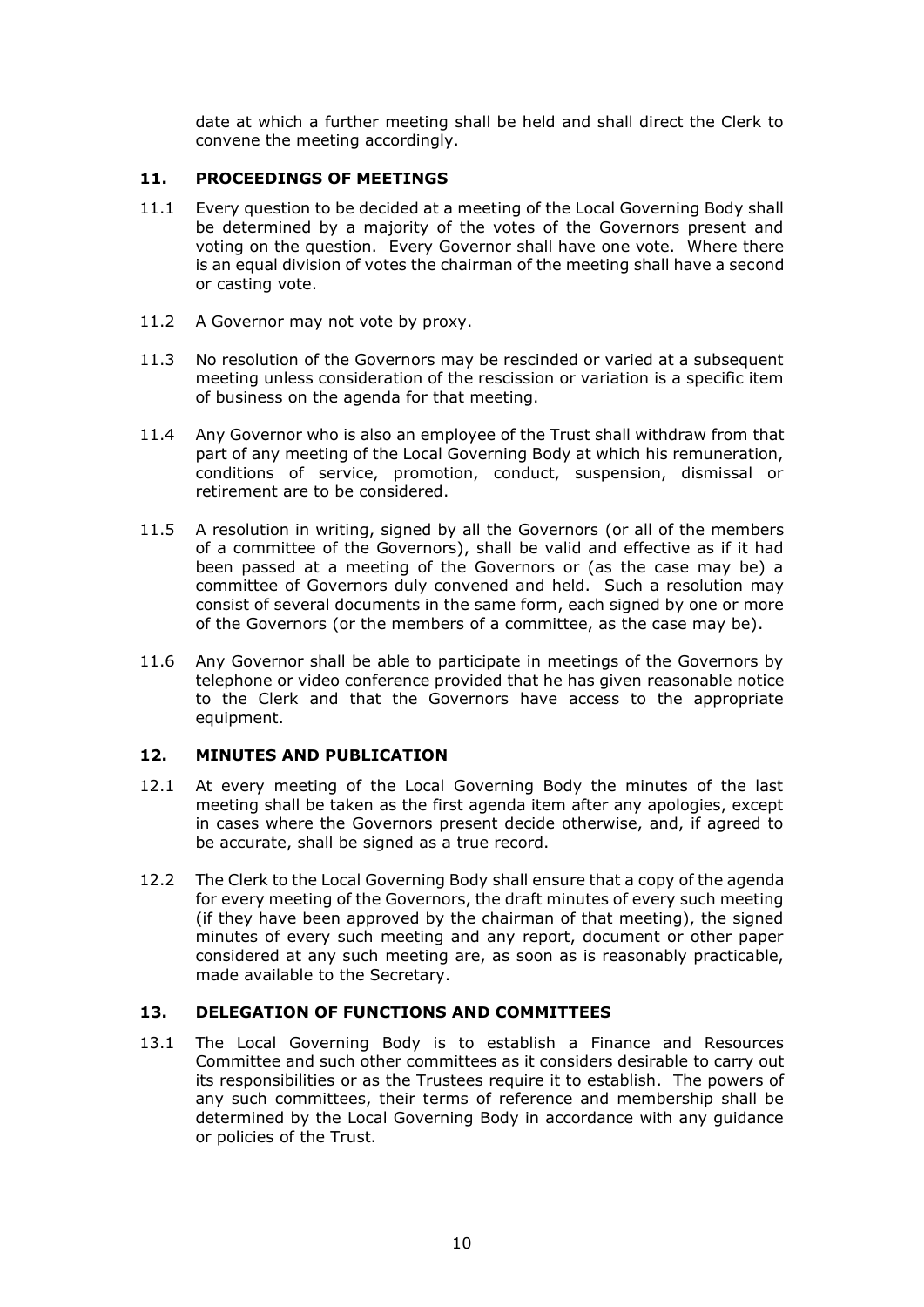- 13.2 Membership of the Finance and Resources Committee is to include the Headteacher and Governor who is responsible for financial governance.
- 13.3 Committees may include members who are not Governors, but each must include a majority who are Governors.
- 13.4 Except where it is otherwise constrained within its terms of reference, a committee may invite attendance by persons who are not Governors or committee members where such attendance is considered by the members of the committee to benefit its deliberations.
- 13.5 Copies of the minutes of Committee meetings are to be circulated to all Governors and those who are entitled to attend Local Governing Body meetings.

#### **14. FINANCIAL MATTERS**

- 14.1 Following Local Governing Body approval, the budget is to be submitted to the Trustees for approval and, for the avoidance of doubt, the Academy budget shall not be effective until such times it has been approved by the Trustees.
- 14.2 The Local Governing Body is required to work to cash limits as may be determined by the Trust and based on the approved budget. Under no circumstances has the Local Governing Body the authority to borrow money.
- 14.3 Except where prior permission has been obtained from the Trustees, the Academy budget is to be prepared to show break even or better.

#### **15. ACCOUNTS AND AUDIT**

- 15.1 The Local Governing Body shall:
	- 15.1.1 keep proper accounts and proper records in relation to the accounts; and
	- 15.1.2 prepare in respect of each financial year of the Academy a statement of accounts.
- 15.2 The statement shall give a true and fair account of the state of the Academy's affairs at the end of the financial year and of the Academy's income and expenditure in the financial year.
- 15.3 The accounts (including any statements prepared under this clause) shall be audited by persons appointed in respect of each financial year by the Trust.

#### **16. RESPONSIBILITIES OF HEADTEACHER**

- 16.1 Subject to responsibilities of the Local Governing Body and the policy statements of the Trust, the Headteacher shall be responsible to the Local Governing Body for:-
	- 16.1.1 implementing the agreed policies and procedures laid down by the Local Governing Body this includes the implementation of all statutory regulations;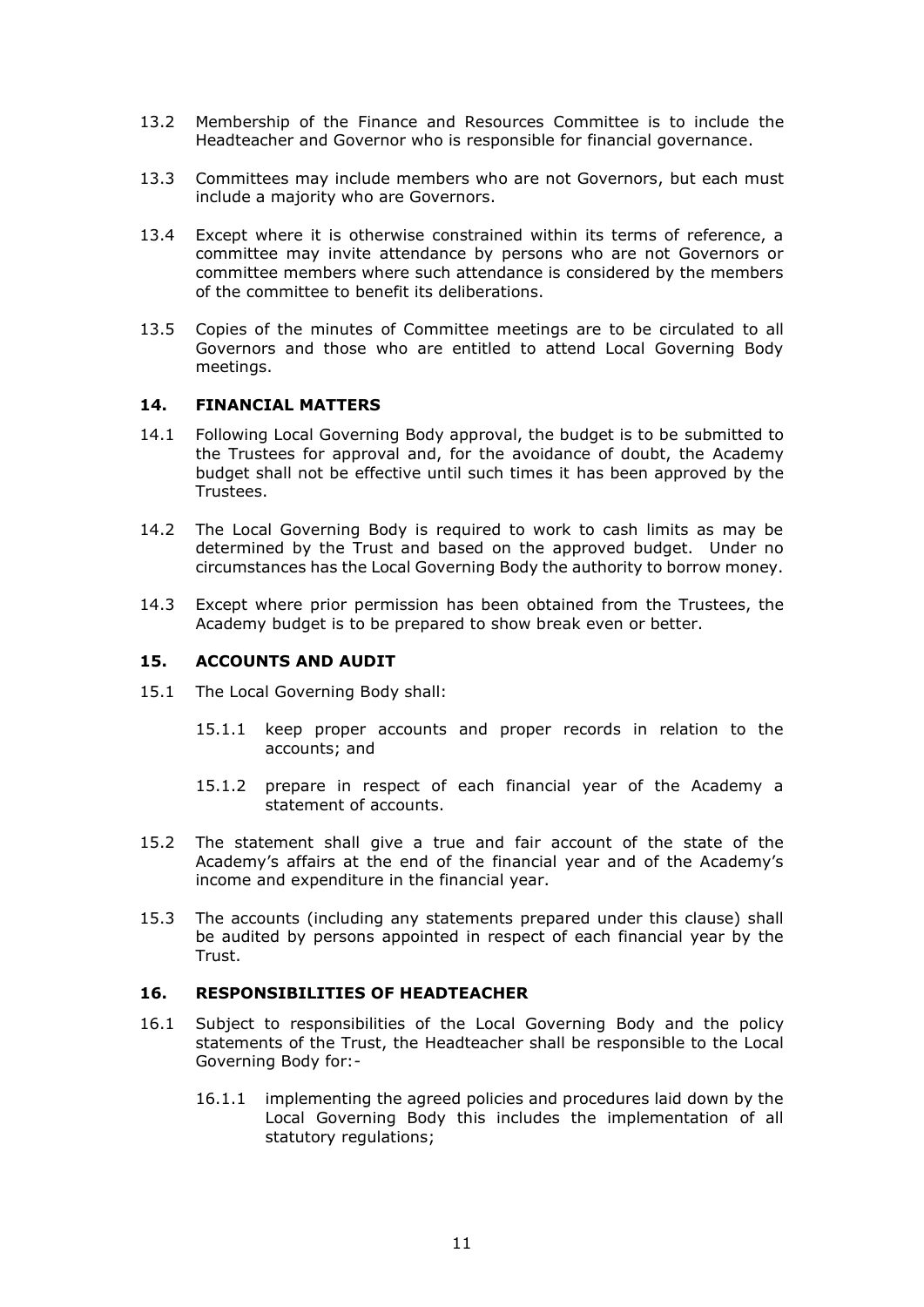- 16.1.2 advising the Local Governing Body on strategic direction, forward planning and quality assurance;
- 16.1.3 the leadership and management of the Academy;
- 16.1.4 the admission of pupils;
- 16.1.5 managing the delegated budget and resources agreed by the Local Governing Body;
- 16.1.6 advising the Local Governing Body on the appointment of Deputy and Assistant Heads and such other senior posts as the Local Governing Body may determine;
- 16.1.7 the appointment of all other staff and (except to the extent directed otherwise by the Trustees and/or the Local Governing Body), the salary grading, allocation of duties, appraisal and discipline of all staff;
- 16.1.8 the maintenance of good order and discipline by the pupils including their suspension and/or exclusion within the framework laid down by the Local Governing Body; and
- 16.1.9 all such additional functions as may be assigned under the job description or contract of employment.

## **17. CONDUCT OF STAFF**

17.1 The Trust is responsible for determining the human resource policies, procedures and terms and conditions of service for all employees including the setting of appropriate rules for the conduct of staff. Changes to such policies and procedures will be effected only after consultation with the Local Governing Body and staff groups where appropriate.

#### **18. RULES AND BYE-LAWS**

18.1 The Local Governing Body shall have power to make rules and bye-laws in respect of the government and conduct of the Academy as it shall think fit. Such rules and bye-laws shall be subject to the provisions of this document and to approval by the Trustees.

#### **19. AMENDMENT OF INSTRUMENT AND RULES OF GOVERNMENT**

- 19.1 This document has been approved by the Trustees at their meeting on  $5<sup>th</sup>$ December 2016 and shall be subject to review at the first meeting of the Trustees after 1 September 2017 and at the first meeting of the Trustees in each academic year thereafter.
- 19.2 Notwithstanding clause 19.1, this document may be modified or replaced by the Trustees (after consultation with the Local Governing Body), as they may from time to time consider necessary.

#### **20. COPIES OF INSTRUMENT AND RULES OF GOVERNMENT**

20.1 A copy of this document, and of any rules and bye-laws, shall be given to every Governor and shall be available for inspection upon request by members of staff during normal office hours at the offices of the Academy and the Trust.